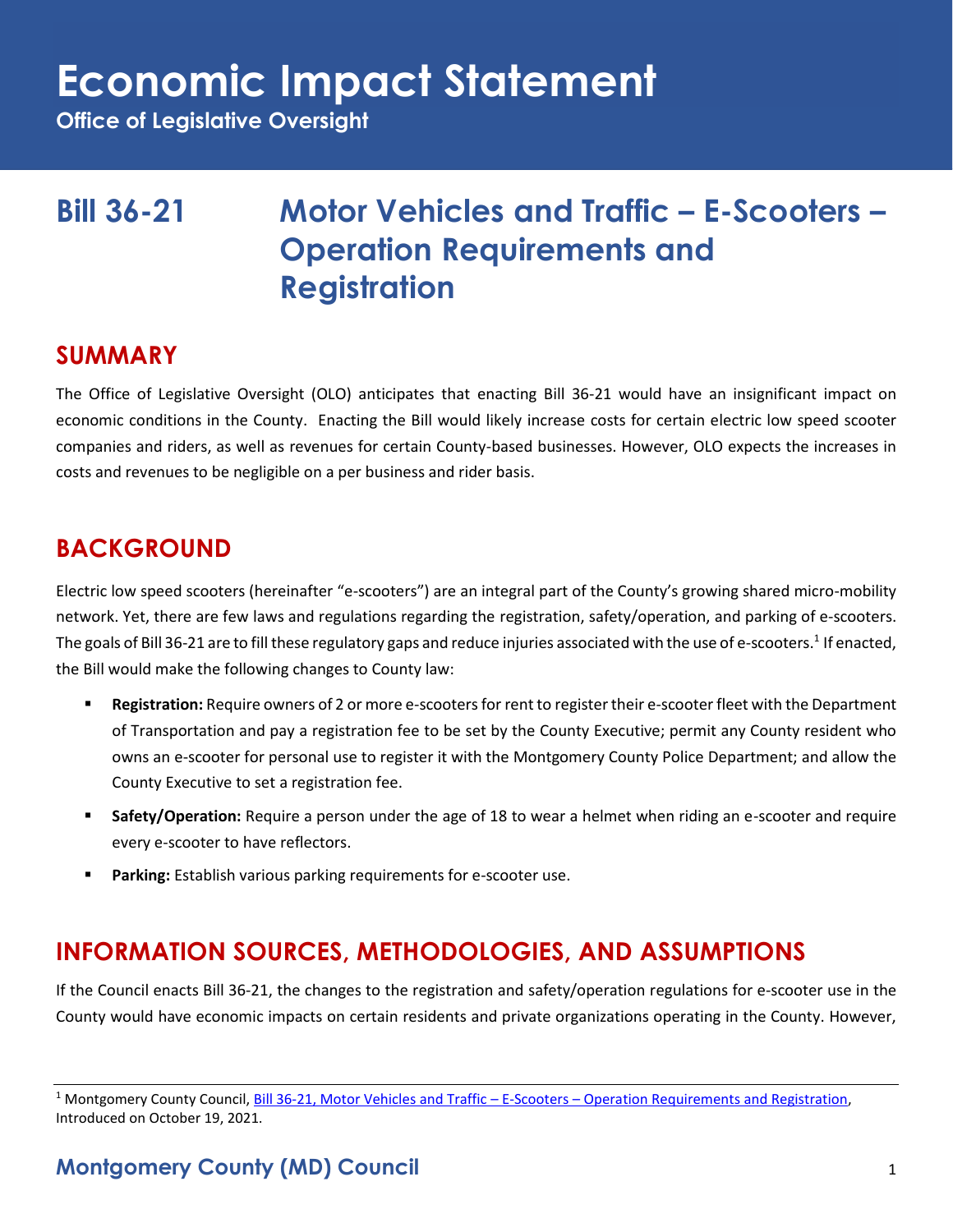**Office of Legislative Oversight**

OLO believes these impacts would be negligible for affected residents and private organization based on the following assumptions:

- **Registration Fee Assumption:** The County Executive would set the fees by Method (3), meaning they would not be subject to County Council approval or disapproval.<sup>2</sup> Given the importance of micro-mobility to the County's climate goals, $3$  OLO assumes the fees would be set at levels too low to significantly affect conditions in the local e-scooter market (prices, supply, demand, etc.).
- **Helmet Requirement Assumption:** OLO assumes the total number of helmets that would be purchased in County-based businesses on an annual basis because of the e-scooter helmet requirement for persons under the age of 18 would not significantly affect household expenses or business revenue. This assumption is informed by the price range of helmets,<sup>4</sup> survey data suggesting that most e-scooter riders subject to the helmet requirement likely would already possess a helmet,<sup>5</sup> and the likelihood of residents purchasing helmets from vendors based outside the County.
- **Reflector Requirement Assumption:** The reflector requirement likely would increase operating expenses for escooter companies and household expenses for e-scooter riders, assuming companies pass on some portion of the additional cost. However, based on the potential price of purchasing, installing, and replacing reflectors,<sup>6</sup> the number of daily riders of e-scooters,<sup>7</sup> and the likelihood of residents purchasing reflectors from vendors based outside the County, OLO assumes the requirement's impacts would be on operating expenses on rider income would be negligible.

Note: While the helmet and reflector requirements may reduce e-scooter injuries, the Bill's potential impacts on medical costs for residents is excluded from the scope of this analysis. Also excluded from the analysis is any positive externality that businesses may receive from regulating e-scooter parking.

<sup>&</sup>lt;sup>2</sup> Montgomery County Code, [Sec. 2A-15. Procedure for adoption of regulations.](https://codelibrary.amlegal.com/codes/montgomerycounty/latest/montgomeryco_md/0-0-0-2140)

<sup>&</sup>lt;sup>3</sup> Montgomery County, [Climate Action Plan,](https://www.montgomerycountymd.gov/green/Resources/Files/climate/climate-action-plan.pdf) June 2021.

<sup>4</sup> Most helmet prices reportedly range from \$25 to \$200. See Hannah Horvath, "[7 best bike helmets for 2021 and how to choose](https://www.nbcnews.com/select/shopping/best-bike-helmets-ncna1263308)  [one](https://www.nbcnews.com/select/shopping/best-bike-helmets-ncna1263308)," NBC News, April 7, 2021.

<sup>&</sup>lt;sup>5</sup> In a nationally representative household survey conducted in 2019, parents reported that 4 out of 5 children ride bikes and 1 out of 5 never wear helmets. See University of Michigan, [National Poll on Children's Health](https://mottpoll.org/reports/safety-wheels-teaching-kids-ride-right), May 20, 2019.

 $6$  A cursory review of prices for e-scooter lights suggest that the per unit cost may be less than \$20. Companies would likely pass on the cost

<sup>&</sup>lt;sup>7</sup> See Toole Design, *Montgomery County Dockless Mobility Update*, Montgomery County Department of Transportation.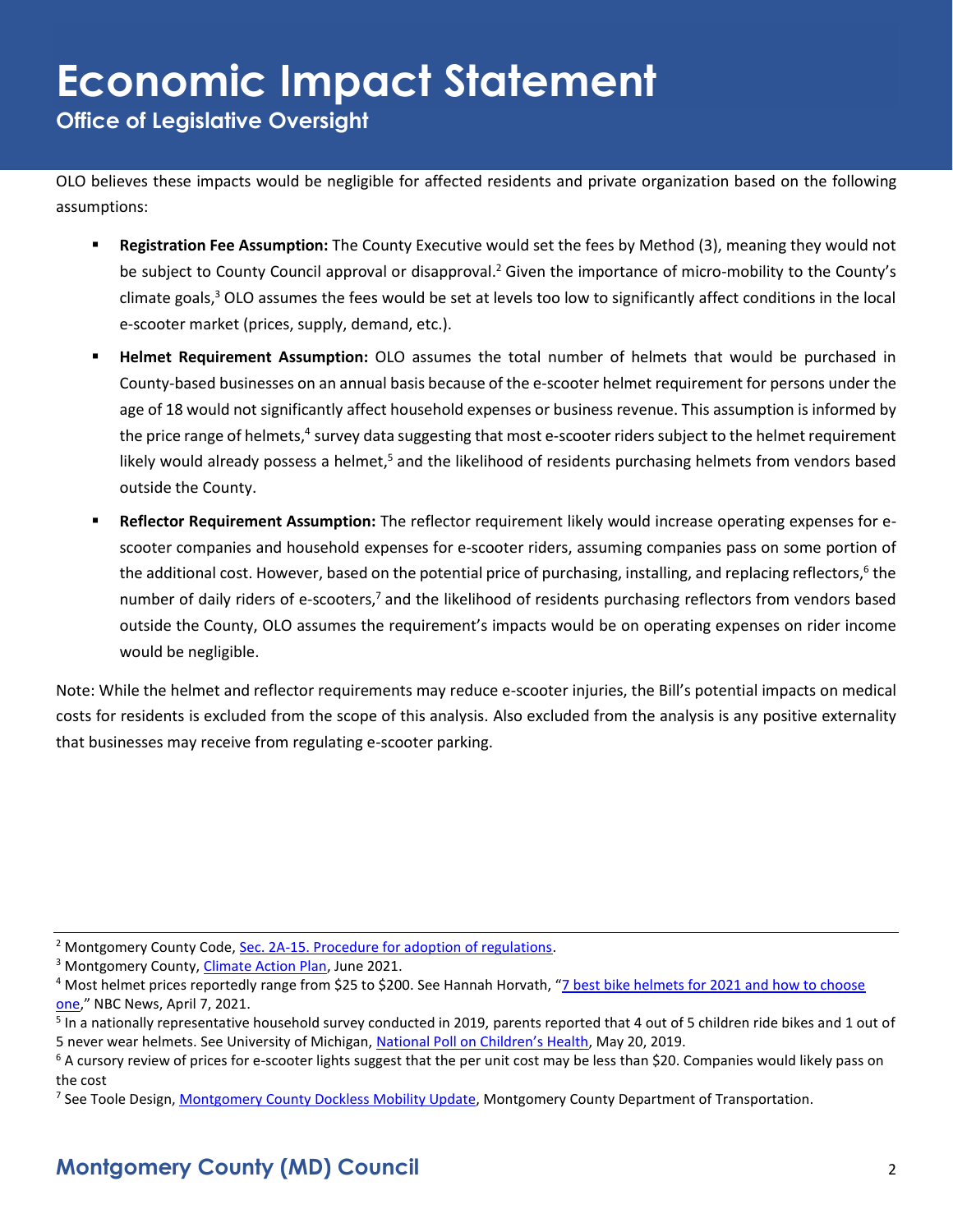**Office of Legislative Oversight**

# **VARIABLES**

The primary variables that would affect the economic impacts of enacting Bill 36-21 are the following:

- total annual e-scooter registration fees
- total annual amount of helmet and reflector purchases at County-based businesses
- total annual cost of reflectors
- percentage of registration, helmet, and reflector costs passed from e-scooter companies to residents

# **IMPACTS**

**WORKFORCE** ▪ **TAXATION POLICY** ▪ **PROPERTY VALUES** ▪ **INCOMES** ▪ **OPERATING COSTS** ▪ **PRIVATE SECTOR CAPITAL INVESTMENT** ▪ **ECONOMIC DEVELOPMENT** ▪ **COMPETITIVENESS**

#### **Businesses, Non-Profits, Other Private Organizations**

If enacted, Bill 36-21 would have targeted impacts on e-scooter companies operating in the County and certain Countybased businesses that sell helmets and reflectors. E-scooter companies would experience a net increase in operating costs due to the registration fee and reflector requirements. However, as previously discussed, OLO anticipates the increase in operating costs would be negligible due to the expected minor costs associated with registration fees and purchasing reflectors and the likelihood of companies passing a portion of the costs onto e-scooter riders.

Moreover, the Bill may result in certain County-based businesses experiencing an increase in helmet and reflector sales because of enacting the Bill. However, as previously discussed, OLO anticipates that the net increase in revenues would have a negligible impact on business incomes due to the price of purchasing, installing and the likelihood of residents purchasing reflectors from vendors based outside the County.

Beyond these effects, OLO does not believe the Bill would impact private organizations based in the County in terms of the Council's other priority indicators.<sup>8</sup>

#### **Residents**

If enacted, Bill 36-21 would have targeted impacts on certain residents who own e-scooters for personal use. Residents who would opt into the voluntary registration fee and/or purchase helmets would experience a net increase in household expenses. However, OLO anticipates the net increase in household expenses would be negligible for individual households due to the price of helmets and expected registration fees and that relatively few households would experience the expenses due to the number of e-scooter riders who already possess a helmet and the voluntary registration provision.

<sup>8</sup> Montgomery County Code, [Sec. 2-81B, Economic Impact Statements.](https://codelibrary.amlegal.com/codes/montgomerycounty/latest/montgomeryco_md/0-0-0-80894)